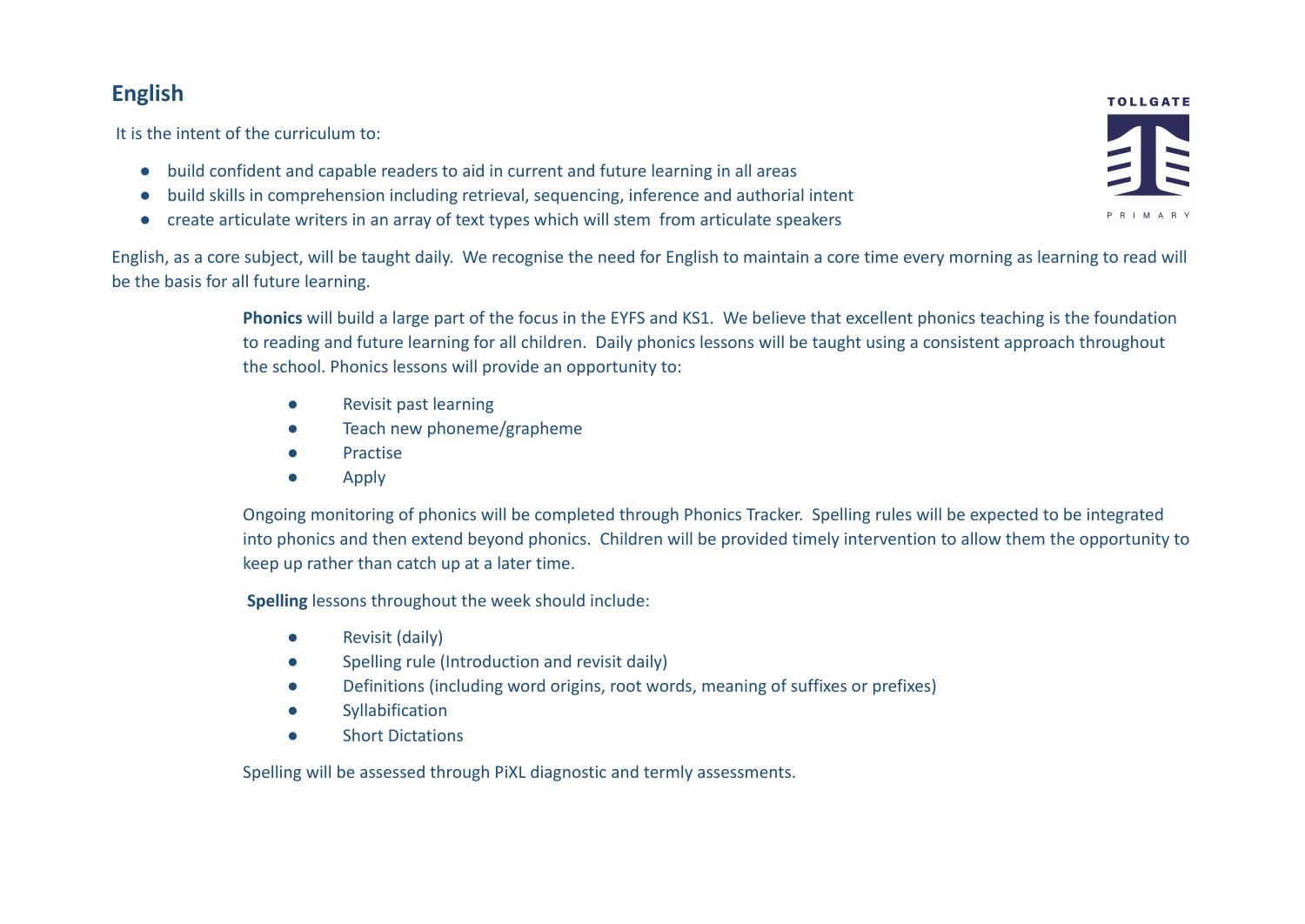**Reading** is built upon the CUSP curriculum which provides a literacy spine for reading with additional texts and extracts to aid in a range of reading opportunities. Staff are adapting the reading with scaffolded resources for children that may require this support (e.g., SEND or EAL). In KS1, the reading is planned for 5 days of 45 minute lessons over a two week period. In KS2, the planned curriculum has a 30 minute reading lesson daily. This structure is new to the school and will be monitored carefully to assure that there is continued progress in reading skills. Assessment of reading will be completed with fluency/prosody termly assessment and reading comprehension (PiXL resources).

**Writing** in years 1 - 4 is planned using the CUSP curriculum. In KS1, writing is taught for 5 sessions of 45 minutes over a 2 week period. Writing in KS2 is taught for 45 minutes daily. Grammar lessons will be taught explicitly through the carefully planned writing lessons of CLUSP. The sequence of writing has been carefully planned and mapped out in the CLUSP curriculum to assure there are opportunities to revisit key text types and skills. At Tollgate Primary, the teachers have the flexibility to change the context of the writing to assure that children can develop their skills. (If a context in a pre-planned and resource lesson is out of reach of the children and there are no opportunities to help develop this context, then teachers will be allowed and expected to alter the lessons.) Writing will be assessed against national curriculum expectations for each year and at least one time a year, No More Marking will be utilised for a comparison judgement.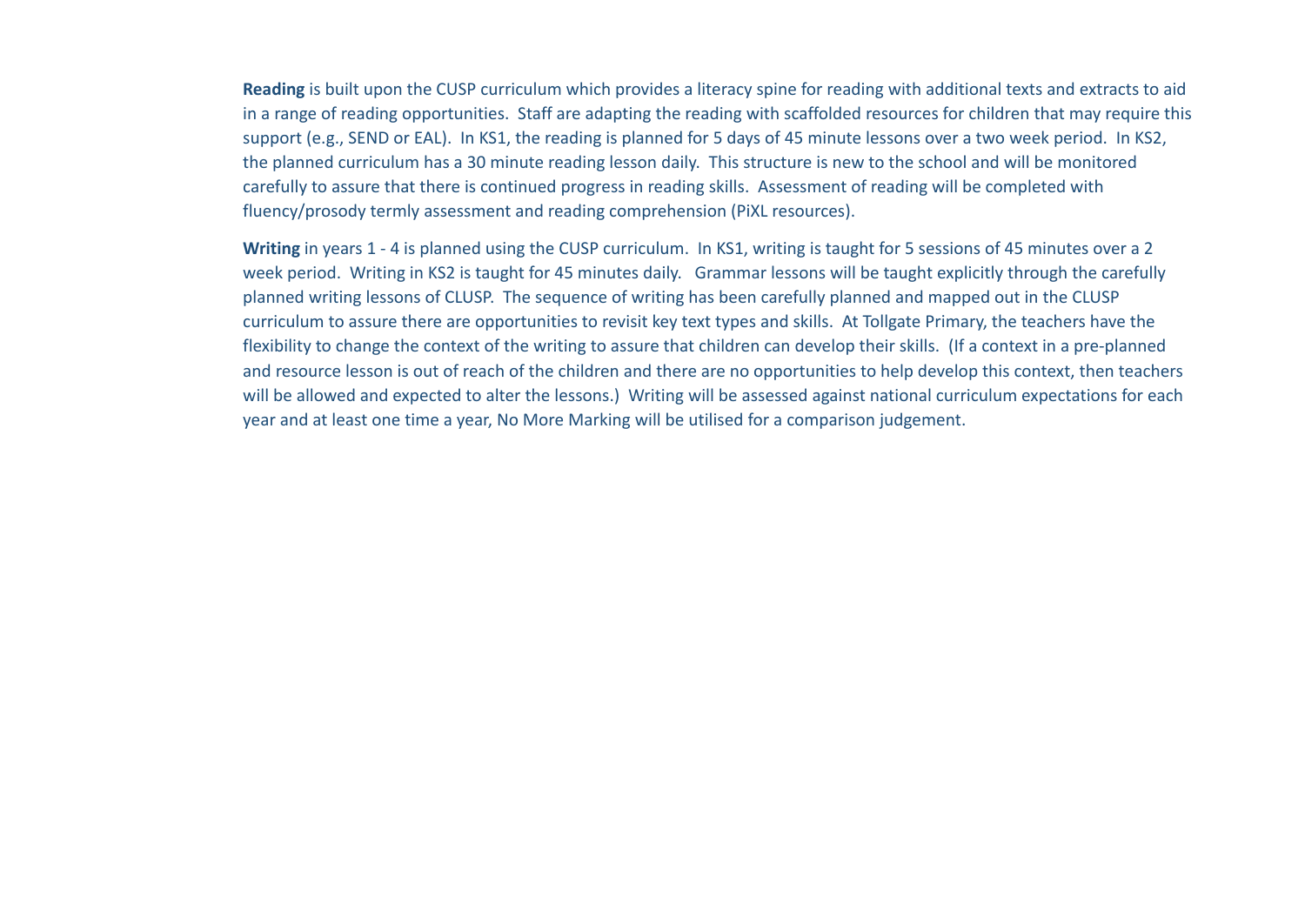| <b>Phonics/Spelling</b> |                                      |                                       |                                      |                                      |                                      |                                      |
|-------------------------|--------------------------------------|---------------------------------------|--------------------------------------|--------------------------------------|--------------------------------------|--------------------------------------|
|                         | <b>Autumn 1</b>                      | <b>Autumn 2</b>                       | <b>Spring 1</b>                      | <b>Spring 2</b>                      | <b>Summer 1</b>                      | <b>Summer 2</b>                      |
| <b>Nursery</b>          | Phase 1                              | Phase 1                               | Phase 1                              | Phase 1                              | Phase 1                              | Phase 1                              |
| Reception               | Phase 2                              | Phase 2                               | Phase 2                              | Phase 2/3                            | Phase 2/3                            | Phase 3<br>Introduce Phase 4         |
| Year 1                  | Phase 3/4/5A                         | Phase 5A/B                            | Phase 5B/C                           | Phase 5C                             | Phase 5C                             | Phase 5A/B/C                         |
| Year 2                  | Phase 5A                             | Phase 5B                              | Phase 5C                             | Phase 6                              | <b>TBD</b>                           | <b>TBD</b>                           |
| Year 3                  | <b>Spelling Shed</b><br>List $1 - 5$ | <b>Spelling Shed</b><br>List $6 - 11$ | Spelling Shed<br>List 12 - 17        | <b>Spelling Shed</b><br>List 18 - 22 | <b>Spelling Shed</b><br>List 23 - 26 | <b>Spelling Shed</b><br>List 27 - 31 |
| Year 4                  | <b>Spelling Shed</b><br>List $1 - 5$ | <b>Spelling Shed</b><br>List 6 - 11   | <b>Spelling Shed</b><br>List 12 - 18 | <b>Spelling Shed</b><br>List 19 - 23 | <b>Spelling Shed</b><br>List 24 - 28 | <b>Spelling Shed</b><br>List 29 - 32 |

## **Phonics lesson structure (daily):**

Revisit

Teach

Practise

Apply

# **Spelling lesson structure (weekly):**

Revisit past rule (flashback) Spelling rule Definitions (including origin, morphology and word class) Syllabification Dictation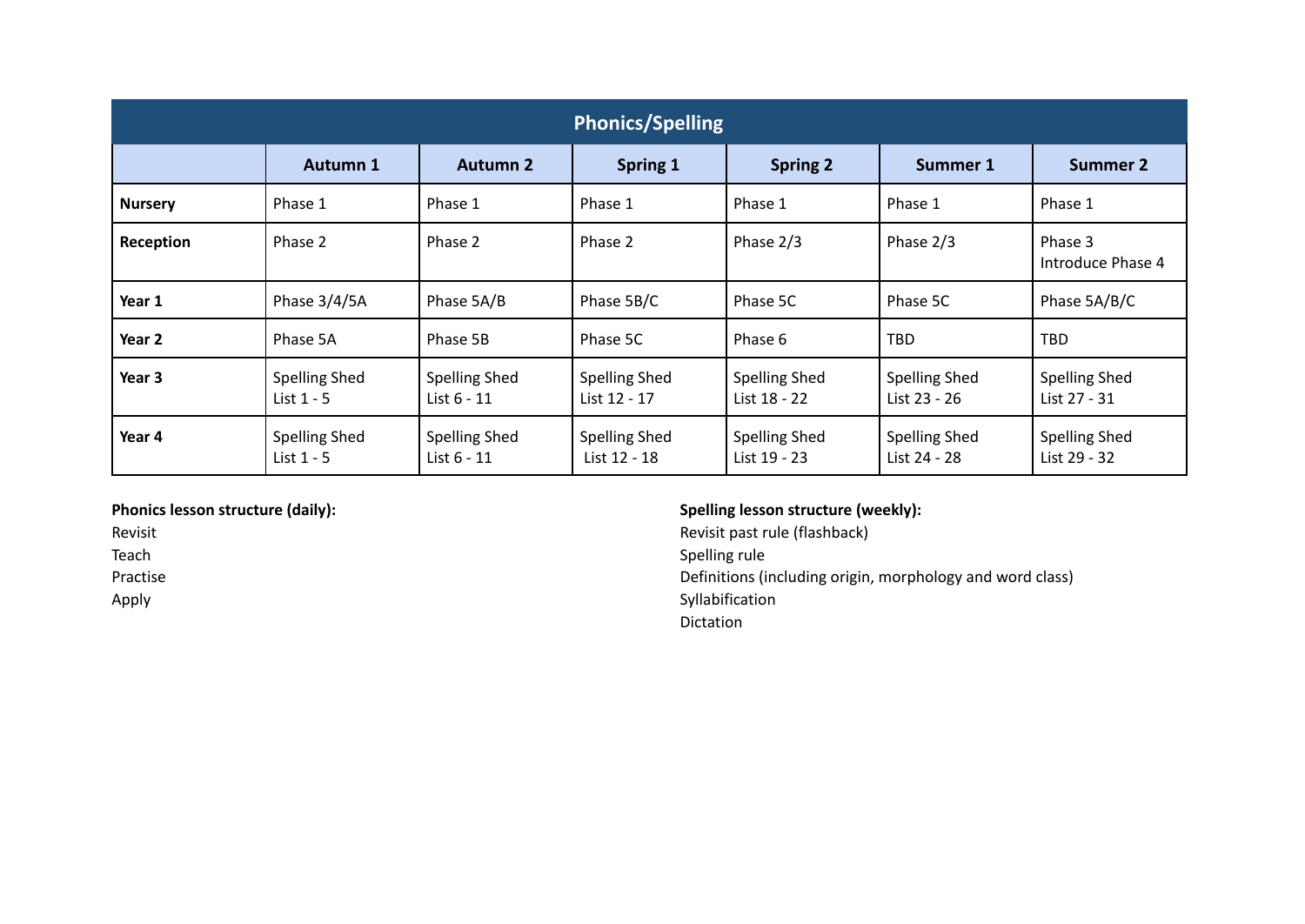| <b>Reading</b>    |                                                                                                             |                                                                                                   |                                                                                                                       |                                                                                                                       |                                                                                                                                      |                                                                                                                                      |
|-------------------|-------------------------------------------------------------------------------------------------------------|---------------------------------------------------------------------------------------------------|-----------------------------------------------------------------------------------------------------------------------|-----------------------------------------------------------------------------------------------------------------------|--------------------------------------------------------------------------------------------------------------------------------------|--------------------------------------------------------------------------------------------------------------------------------------|
|                   | <b>Autumn 1</b>                                                                                             | <b>Autumn 2</b>                                                                                   | Spring 1                                                                                                              | <b>Spring 2</b>                                                                                                       | Summer 1                                                                                                                             | <b>Summer 2</b>                                                                                                                      |
| <b>Nursery</b>    | Speaking and Listening<br>Vocabulary                                                                        | Speaking and Listening<br>Vocabulary                                                              | Speaking and Listening<br>Vocabulary                                                                                  | Speaking and Listening<br>Vocabulary                                                                                  | Speaking and Listening<br>Vocabulary                                                                                                 | Speaking and Listening<br>Vocabulary                                                                                                 |
| Reception         | Name recognition<br>Rhyme and alliteration<br>Segmenting and blending<br>Comprehension<br>Reading CVC words | Rhyme and alliteration<br>Oral segmentation and<br>blending<br>Comprehension<br>Reading CVC words | Segmenting and blending<br>Linking grapheme to<br>phoneme<br>Comprehension<br>Reading captions and<br>short sentences | Segmenting and blending<br>Linking grapheme to<br>phoneme<br>Comprehension<br>Reading captions and<br>short sentences | Reading captions and<br>sentences<br>Read back what they have<br>written<br>Comprehension<br>Reading captions and<br>short sentences | Reading captions and<br>sentences<br>Read back what they have<br>written<br>Comprehension<br>Reading captions and<br>short sentences |
| Year 1            | Beegu<br>Where the Wild Things Are                                                                          | The Storm Whale<br>The Owl and the Pussycat<br>The Boy Who Cried Wolf                             | The Tale of Peter Rabbit<br>Look Up!                                                                                  | Here We Are<br>Chocolate Cake                                                                                         | There's a Rantan in my<br>Bedroom<br>And Tango Makes Three                                                                           | The Lion Within<br>The Hare and the Tortoise<br>The Proudest Blue                                                                    |
| Year <sub>2</sub> | The Street Beneath My<br>Feet<br>Grandad's Island<br>The Goose that laid the<br>Gold Egg                    | Paddington<br>The Christmas Pine                                                                  | The Quangle Wangle's Hat<br>Coming to England<br>Mrs Noah's Pockets                                                   | Rhythm of the Rain<br>Little People Big Dreams                                                                        | Great Women Who<br>Changed the World<br>The Sun and the Wind                                                                         | <b>Fantastic Mr Fox</b>                                                                                                              |
| Year 3            | Greta and the Giant<br>Pebble in my Pocket                                                                  | Leon and the Place<br>Between<br>'Twas the Night before<br>Christmas                              | Sam Wu is Not Afraid of<br>the Dark<br>My Shadow                                                                      | <b>Operation Gadgetman</b>                                                                                            | Dancing Bear                                                                                                                         | The Magician's Nephew                                                                                                                |
| Year 4            | The Queen's Nose<br>The Raven                                                                               | The Boy at the Back of the<br>Class                                                               | Young, Gifted and Black<br>Caged Bird                                                                                 | Wind in the Willows<br>The Walrus and the<br>Carpenter                                                                | Varjak Paw                                                                                                                           | The Girl Who Stole an<br>Elephant<br>The Jabberwocky                                                                                 |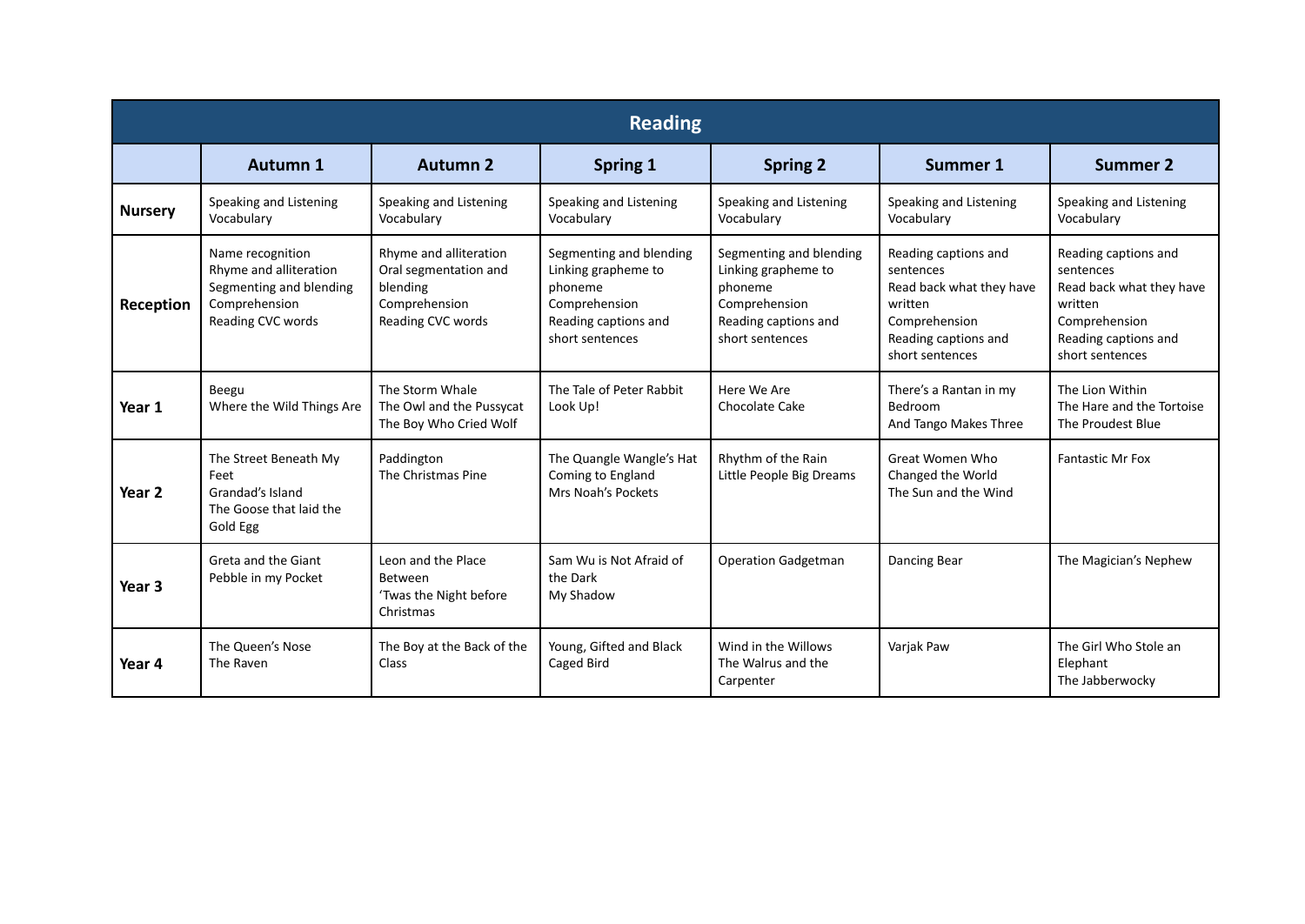### **Reading lesson structures:**

#### **KS1 lesson structure:**

Focused book 2 week cycle (3 days/2 days) Interspersed with extracts Week 1 Retrieval, Summary Week 2 Inference

## **KS2 lesson structure:**

Focused book 2 week cycle (30 minutes per day) Interspersed with extracts Week 1 Retrieval, summarise Week 2 Inference, authorial intent

### **Daily lessons:**

Vocabulary modelled reading, reading speed, echo read, choral read, pair read Explain/Example Attempt Apply Challenge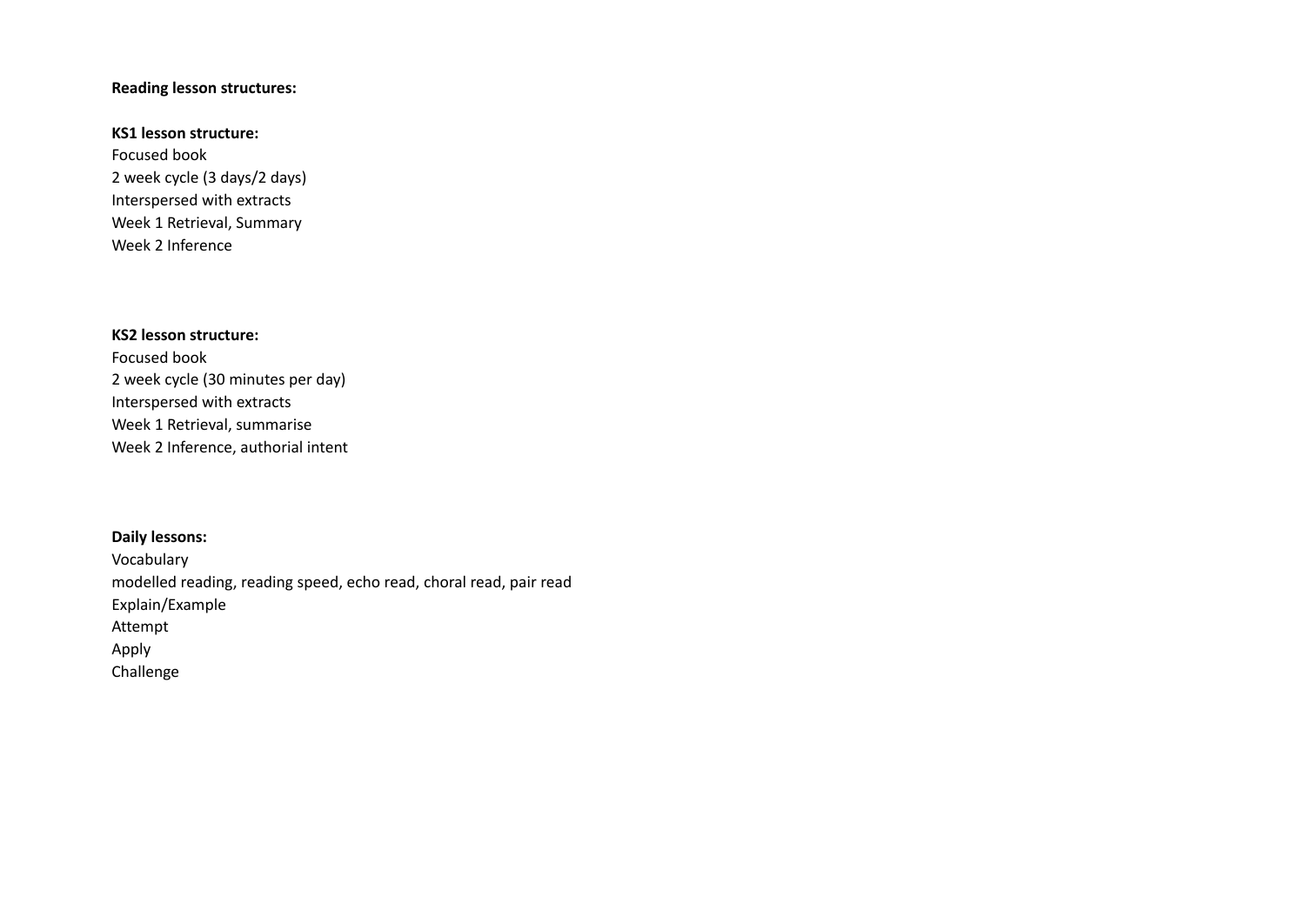| <b>Writing</b> |                                                                                                               |                                                                                    |                                                                                                                  |                                                                                                   |                                                                                                |                                                                                                |
|----------------|---------------------------------------------------------------------------------------------------------------|------------------------------------------------------------------------------------|------------------------------------------------------------------------------------------------------------------|---------------------------------------------------------------------------------------------------|------------------------------------------------------------------------------------------------|------------------------------------------------------------------------------------------------|
|                | <b>Autumn 1</b>                                                                                               | <b>Autumn 2</b>                                                                    | <b>Spring 1</b>                                                                                                  | <b>Spring 2</b>                                                                                   | <b>Summer 1</b>                                                                                | <b>Summer 2</b>                                                                                |
| <b>Nursery</b> | Print in the environment<br>Mark making                                                                       | Print in the environment<br>Mark making                                            | Print in the environment<br>Mark making<br>Beginning letter formation                                            | Print in the environment<br>Mark making<br>Beginning letter formation                             | Print in the environment<br>Mark making<br>Letter formation                                    | Print in the environment<br>Mark making<br>Letter formation                                    |
| Reception      | Talk for writing<br>Using initial sounds                                                                      | Talk for writing<br>Using initial sounds                                           | Develop letter formation<br>Writing CVC words<br>Name writing<br>Caption writing                                 | Develop letter formation<br>Writing CVC words<br>Name writing<br>Caption writing                  | Write simple sentences<br>linking phonics to writing<br>for lowercase and<br>uppercase letters | Write simple sentences<br>linking phonics to writing<br>for lowercase and<br>uppercase letters |
| Year 1         | Poetry: pattern and rhyme<br>Setting descriptions<br>Instructional writing                                    | Shape Poems and<br>calligrams<br>Stories with familiar<br>settings                 | Shape poems and<br>calligrams<br>Informal letters<br>Recounty from a personal<br>experience<br>Poetry on a theme | Instructional writing<br>Stories with a familiar<br>setting                                       | Informal letters<br>Poetry on a theme<br>Setting descriptions                                  | Poetry: patterns and<br>rhyme<br>Recount from personal<br>experience                           |
| Year 2         | <b>Character Descriptions</b><br>Simple retelling of a<br>narrative<br>Poems developing<br>vocabulary         | Stories from other<br>cultures<br>Formal invitation                                | Poetry on a theme<br>Recount from personal<br>experience<br><b>Formal invitations</b>                            | Stories from other<br>cultures<br>Non-chronological report                                        | Character description<br>Non-chronological report                                              | Simple retelling of a<br>narrative<br>Recount from personal<br>experience<br>Poetry on a theme |
| Year 3         | Poetry on a theme<br>Non Chronological Report<br>First person narrative<br>descriptions<br>Performance Poetry | Dialogue through<br>narrative<br>Formal letters to complain                        | Non-chronological reports<br>Third person narrative                                                              | Performance poetry<br>Advanced instructional<br>writing<br>First person narrative<br>descriptions | Dialogue through<br>narrative<br>Formal letters to complain                                    | Poetry on a theme<br>Third person narrative<br>Advanced instructional<br>writing               |
| Year 4         | Third person adventure<br>story<br>Newspaper report<br>Poems which explore form                               | First person diary entries<br>Persuasive writing<br>Stories from other<br>cultures | Poems which explore form<br><b>Explanatory texts</b><br>Critical analysis of<br>narrative                        | Stories from other<br>cultures<br>Persuasive writing                                              | <b>Explanatory Texts</b><br>Third person adventure<br>story                                    | Newspaper reports<br>First person diary entry<br>Critical analysis of<br>narrative poetry      |